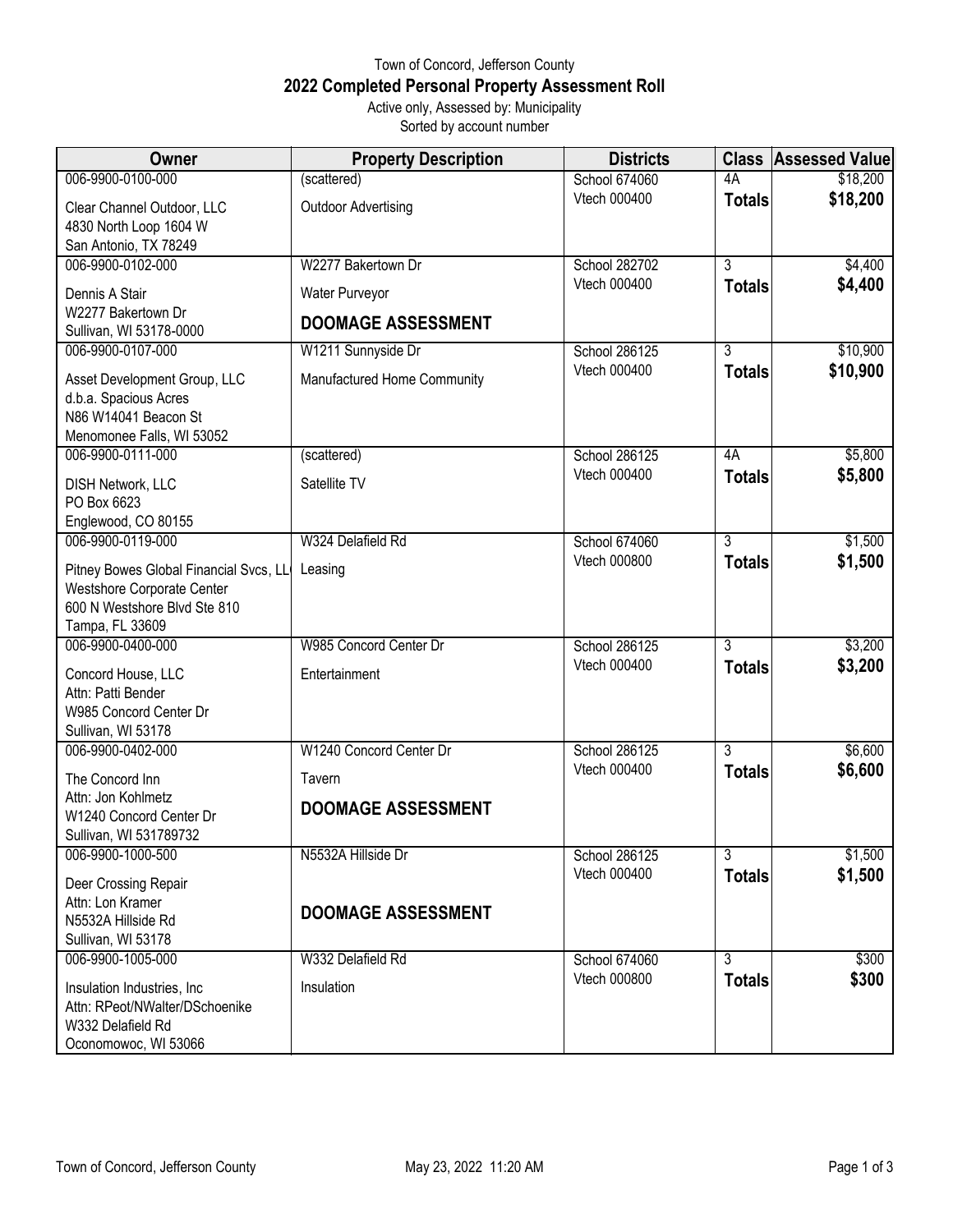| <b>Owner</b>                                         | <b>Property Description</b>             | <b>Districts</b> |                | <b>Class Assessed Value</b> |
|------------------------------------------------------|-----------------------------------------|------------------|----------------|-----------------------------|
| 006-9900-1104-000                                    | W324 Delafield Rd                       | School 674060    |                | \$1,400                     |
| Western Culvert & Supply, Inc                        | <b>Culvert Sales</b>                    | Vtech 000800     | <b>Totals</b>  | \$1,400                     |
| Attn: Scott Leubner                                  |                                         |                  |                |                             |
| W324 Delafield Rd                                    |                                         |                  |                |                             |
| Oconomowoc, WI 53066                                 |                                         |                  |                |                             |
| 006-9900-1500-000                                    | W1341 County Rd B                       | School 286125    | $\overline{3}$ | \$100                       |
| <b>Wisconsin Aerostation Ltd</b>                     | <b>Ballon Repairs</b>                   | Vtech 000400     | 4A             | \$1,500                     |
| Attn: Peter Asp                                      |                                         |                  | <b>Totals</b>  | \$1,600                     |
| W1341 County Rd B                                    |                                         |                  |                |                             |
| Sullivan, WI 53178                                   |                                         |                  |                |                             |
| 006-9900-2000-000                                    | N6333 County Rd F                       | School 286125    | $\overline{3}$ | \$900                       |
| Lake Country Heating & Cooling, Inc                  | <b>Heating &amp; Cooling Contractor</b> | Vtech 000400     | 4A             | \$300                       |
| Attn: Wade Wilson                                    |                                         |                  | 4B             | \$12,000                    |
| N6333 Cty Rd F                                       |                                         |                  | <b>Totals</b>  | \$13,200                    |
| Oconomowoc, WI 53066                                 |                                         |                  |                |                             |
| 006-9900-2700-000                                    | (scattered)                             | School 674060    | 3              | \$9,500                     |
| Lamar Advertising Of Janesville, Inc                 | <b>Outdoor Advertising</b>              | Vtech 000400     | <b>Totals</b>  | \$9,500                     |
| PO Box 66338                                         |                                         |                  |                |                             |
| Baton Rouge, LA 70896                                |                                         |                  |                |                             |
| 006-9900-2900-000                                    | N6485 County Rd F                       | School 286125    | $\overline{3}$ | \$17,400                    |
|                                                      | Conv Store                              | Vtech 000400     | <b>Totals</b>  | \$17,400                    |
| Concord Station, LLC<br>d.b.a. Concord General Store |                                         |                  |                |                             |
| N6485 County Rd F                                    |                                         |                  |                |                             |
| Oconomowoc, WI 53066                                 |                                         |                  |                |                             |
| 006-9900-3100-000                                    | N6329 Highmound Rd                      | School 282730    | $\overline{3}$ | \$100                       |
| Pro Power Racing, LLC                                | Auto Repair                             | Vtech 000400     | <b>Totals</b>  | \$100                       |
| Attn: Josie Schlieper                                |                                         |                  |                |                             |
| N6329 Highmound Rd                                   | <b>DOOMAGE ASSESSMENT</b>               |                  |                |                             |
| Sullivan, WI 53178                                   |                                         |                  |                |                             |
| 006-9900-3400-000                                    | N6335 County Rd F                       | School 286125    | $\overline{3}$ | \$800                       |
| Gesell's Automotive Services, Inc.                   | Auto Repair                             | Vtech 000400     | <b>Totals</b>  | \$800                       |
| Attn: James Gesell                                   |                                         |                  |                |                             |
| N6335 County Rd F                                    |                                         |                  |                |                             |
| Oconomowoc, WI 53066                                 |                                         |                  |                |                             |
| 006-9900-3600-000                                    | W246 Allen Rd                           | School 674060    | $\overline{3}$ | \$100                       |
| Bliss, Jackie                                        | Child Care                              | Vtech 000800     | <b>Totals</b>  | \$100                       |
| W246 Allen Rd                                        |                                         |                  |                |                             |
| Oconomowoc, WI 53066-0000                            |                                         |                  |                |                             |
| 006-9900-3700-000                                    | N6367 County Rd E                       | School 286125    | 3              | \$1,800                     |
| Butler, Torry & Roxanne                              | Retail                                  | Vtech 000400     | <b>Totals</b>  | \$1,800                     |
| d.b.a. Xcel Drumsticks                               |                                         |                  |                |                             |
| N6367 Cty Rd E                                       | <b>DOOMAGE ASSESSMENT</b>               |                  |                |                             |
| Oconomowoc, WI 53066                                 |                                         |                  |                |                             |
| 006-9900-3900-000                                    | W1551 County Rd B                       | School 282730    | 3              | \$1,100                     |
| <b>Dynamic Designs</b>                               | Logistics                               | Vtech 000400     | <b>Totals</b>  | \$1,100                     |
| Attn: Jason Mindemann                                |                                         |                  |                |                             |
| W1551 Cty Rd B                                       | <b>DOOMAGE ASSESSMENT</b>               |                  |                |                             |
| Sullivan, WI 53178                                   |                                         |                  |                |                             |